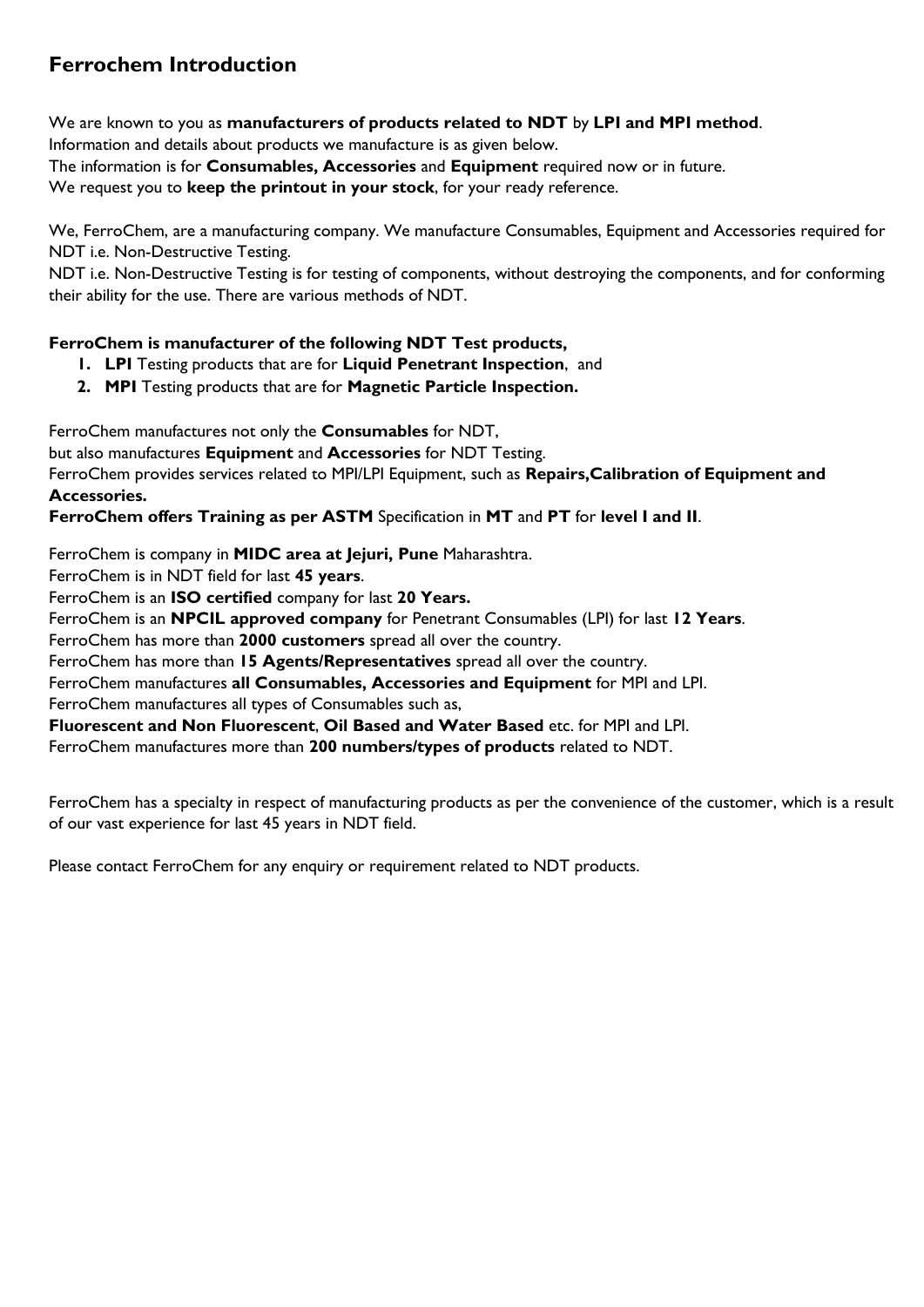

## **DYE PENETRANTS FOR CRACK DETECTION**

**Latest Information as on April 2022**

**All Products are Approved by NPCIL and Conform to ASTM, ASME B & PV Code Section V, ISO, and RDSO. Aerosol Packing,** Volume: 420 ml, Can Size: 65x165 mm Approximate.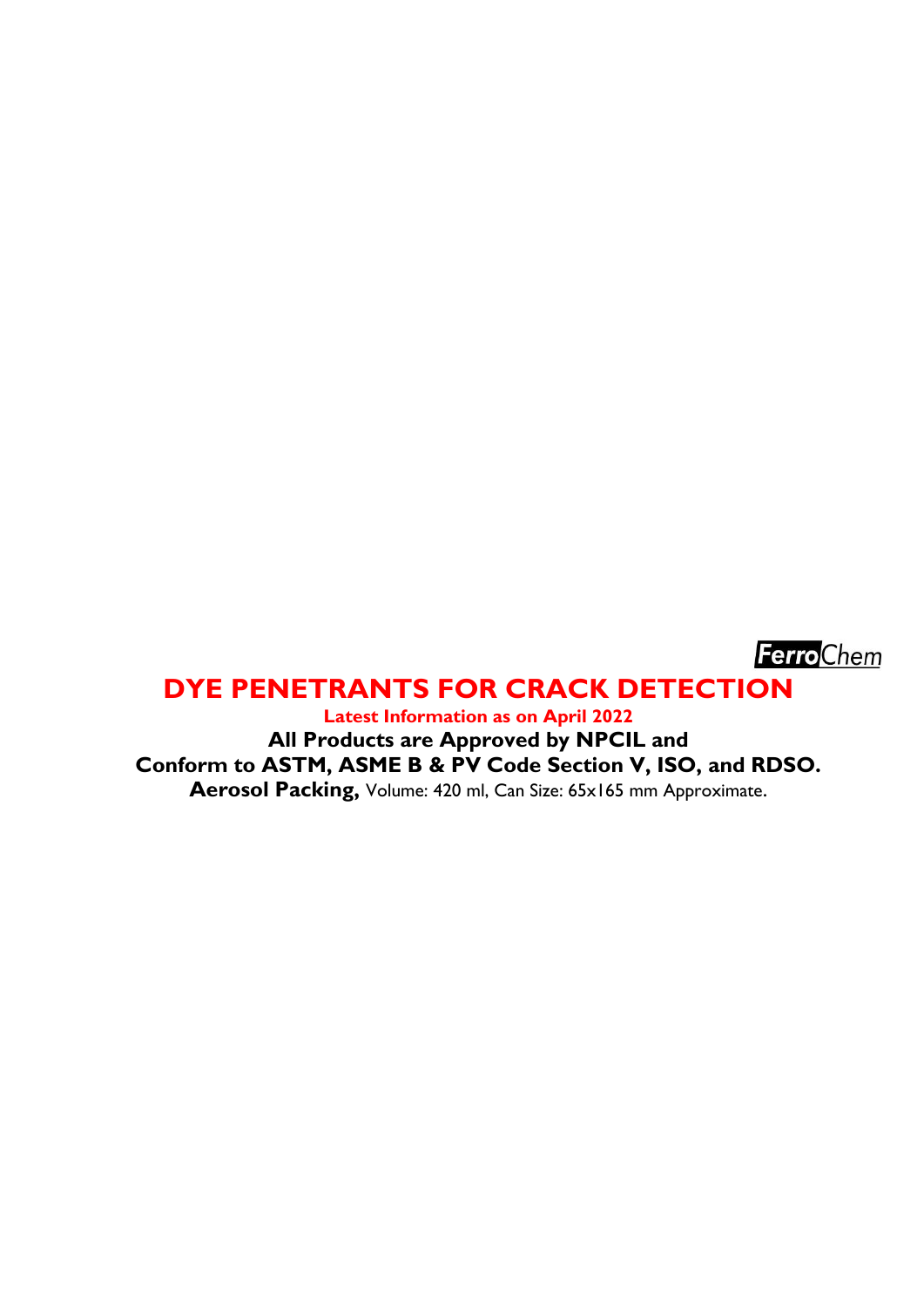

### **Aerosol Packing**

- **FC-911/2Penetrant (Solvent Removable)**
- **FC-931/2Penetrant (Water Washable)**
- **FC-811/2Developer**
- **FC-711/2Solvent Remover i.e. Cleaner**

 $\mathcal{L}_{\mathcal{M}}$ 

#### **Non-Aerosol Packing :**

- **FC-911HL Penetrant (Solvent Removable) 500ml Tin Can**
- **FC-931HL Penetrant (Water Washable) 500ml Tin Can**
- **FC-9115Penetrant (Solvent Removable)**
- **FC-9315 Penetrant (Water Washable)**
- **Developer**

**FC-81111Ltr. in PVC Can**

**FC-81155Ltr. in PVC Can**

 **Cleaner i.e. Solvent Remover FC-7111 1Ltr. in PVC Can**

- 
- **FC-7115 5Ltr. in PVC Can**



**FerroChem** 

# **MAGNETIC POWDERSFOR CRACK DETECTION**

**Powders to be used for Crack Detection by Magnetic Particle Testing Method (MPI)**

**Wet Application MPI Powders**

**Fluorescent and Non-Fluorescent # Suspension Medium: Oil and Water.**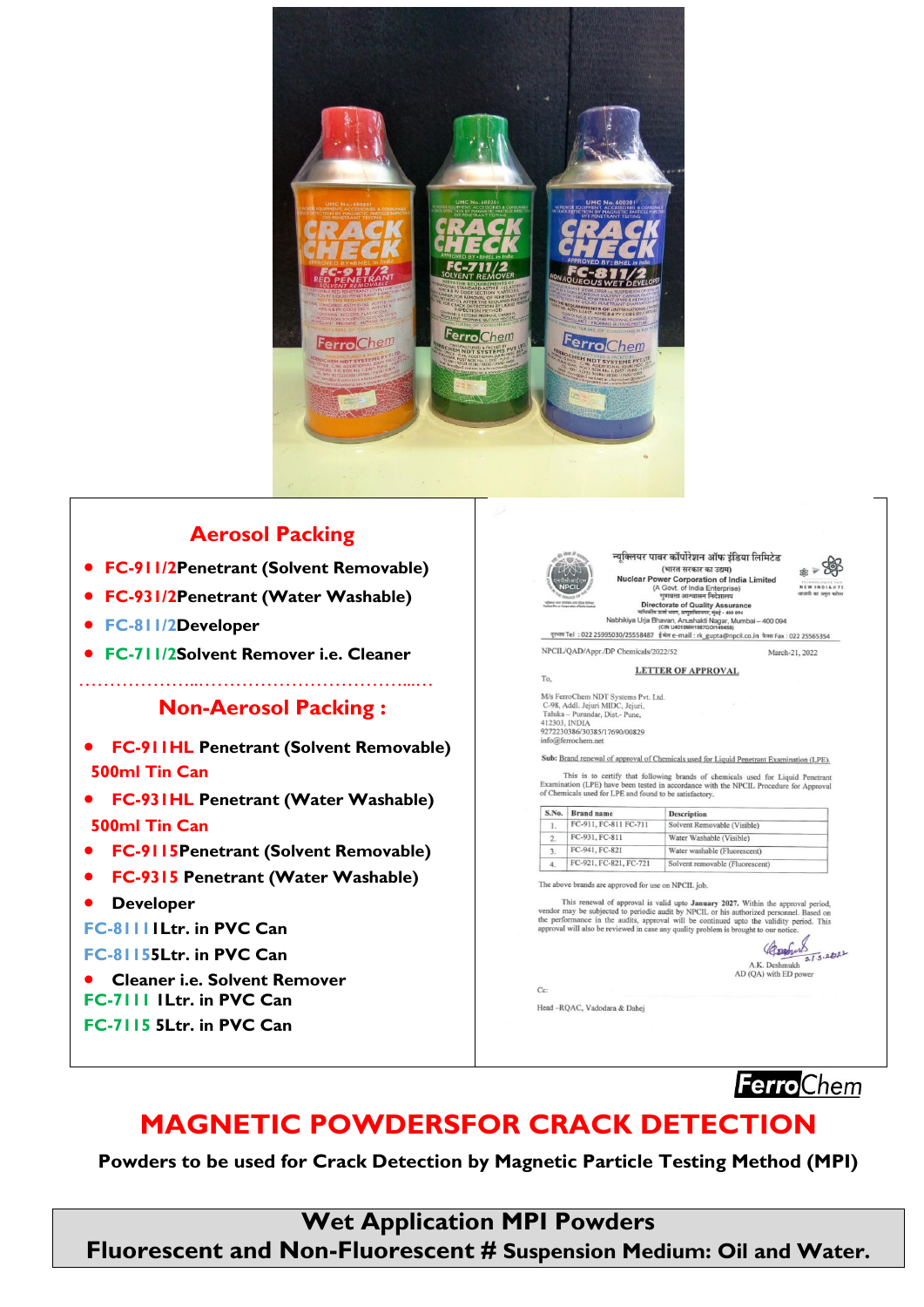## **Fluorescent Color: Green (134,133) and Yellow (135,131). Product form: Powder, Paste, Liquid Concentrate and Ready Bath.**

Inspection under UVA Light in Dark Room.

| $\overline{a}$ is peculon under $\overline{b}$ and $\overline{c}$ is the parameter $\overline{a}$  |                                            |                                                   |                                               |                                                                                           |  |  |
|----------------------------------------------------------------------------------------------------|--------------------------------------------|---------------------------------------------------|-----------------------------------------------|-------------------------------------------------------------------------------------------|--|--|
| Oil Based, to be suspended in Oil i.e. Test Oil.<br>Product     Condand Balting   Buadu California |                                            |                                                   | <b>Water Based, to be suspended in Water.</b> |                                                                                           |  |  |
| Codemo.                                                                                            | <b>Standard Packing</b><br><b>Products</b> | Productpblication.<br><b>Bath.</b> (Ready to use) | <b>Std. Packing</b><br><b>Products</b>        | ProdEetathee 20 Ltr. Bath.<br>(Ready to use)                                              |  |  |
| 22041                                                                                              | <b>PPbauct Code</b>                        | <b>Product Code</b>                               |                                               | Product Code of less i.e. Non-Bugger en having high                                       |  |  |
| <b>Z204d</b> er                                                                                    | 20Ltrs.<br>Test30A/P-4                     | Suspension 96 for MPI                             |                                               | .t Code   flash point > 33 2C/P-5 (M/C), 133 C/P-5<br>NA Packing 20 Ltrs. /200 - 13 C/P-5 |  |  |
| <b>Paste</b>                                                                                       |                                            | <u> 31 A/L-1</u>                                  | <b>NA</b>                                     | NA                                                                                        |  |  |
| LiquidCon.                                                                                         | <b>NA</b>                                  | 131A/L-1                                          | 135C/L-2                                      | 135C/L-20                                                                                 |  |  |
| <b>Ready Bath</b>                                                                                  | 13 A/2, 134A/2<br>(Aerosol Can)            | <b>NA</b>                                         | <b>NA</b>                                     | <b>NA</b>                                                                                 |  |  |

| Daylight Color: Black (140,147) and Red (146).                  |                                           |                                                                                                                                                                                                                                  |                            |                             |  |  |
|-----------------------------------------------------------------|-------------------------------------------|----------------------------------------------------------------------------------------------------------------------------------------------------------------------------------------------------------------------------------|----------------------------|-----------------------------|--|--|
| Product form: Powder, Paste, Liquid Concentrate and Ready Bath. |                                           |                                                                                                                                                                                                                                  |                            |                             |  |  |
|                                                                 | Inspection in Daylight using White Light. |                                                                                                                                                                                                                                  |                            |                             |  |  |
|                                                                 |                                           | <b>BLACK AND RED</b>                                                                                                                                                                                                             | <b>BLACK AND RED</b>       |                             |  |  |
|                                                                 | <b>Oil Based</b>                          |                                                                                                                                                                                                                                  | <b>Water Based</b>         |                             |  |  |
|                                                                 | Suspended in Oil i.e. Test Oil            |                                                                                                                                                                                                                                  | <b>Suspended in Water.</b> |                             |  |  |
| Form                                                            | <b>Standard Packing</b>                   | <b>Products For 20 Ltr.</b>                                                                                                                                                                                                      | <b>Standard Packing</b>    | <b>Products For 20 Ltr.</b> |  |  |
|                                                                 | <b>Products</b>                           | <b>Bath. (Ready to use)</b>                                                                                                                                                                                                      | <b>Products</b>            | <b>Bath. (Ready to use)</b> |  |  |
|                                                                 | <b>Product Code</b>                       | <b>Product Code</b>                                                                                                                                                                                                              | <b>Product Code</b>        | <b>Product Code</b>         |  |  |
| <b>Powder</b>                                                   | <b>NA</b>                                 | <b>NA</b>                                                                                                                                                                                                                        | $140C/P-71$                | 140C/P-20, 146C/P-7         |  |  |
| <b>Paste</b>                                                    | 147A/J-51, 146A/J-5                       | 147A/J-20, 146A/J-20                                                                                                                                                                                                             | <b>NA</b>                  | <b>NA</b>                   |  |  |
| LiquidCon.                                                      | <b>NA</b>                                 | <b>NA</b>                                                                                                                                                                                                                        | <b>NA</b>                  | 146C/L-3                    |  |  |
| <b>Ready Bath</b>                                               | 147A/2                                    | <b>NA</b>                                                                                                                                                                                                                        | <b>NA</b>                  | <b>NA</b>                   |  |  |
|                                                                 | (Aerosol Can)                             |                                                                                                                                                                                                                                  |                            |                             |  |  |
|                                                                 |                                           | <b>White Contrast, 1204/2</b>                                                                                                                                                                                                    |                            |                             |  |  |
|                                                                 |                                           | White Background Color Coating on Component surfaces to facilitate Crack Detection.                                                                                                                                              |                            |                             |  |  |
| <b>Form</b>                                                     | <b>Standard Packing</b>                   | <b>Description for usage</b>                                                                                                                                                                                                     |                            |                             |  |  |
|                                                                 | <b>Product</b>                            |                                                                                                                                                                                                                                  |                            |                             |  |  |
|                                                                 | White                                     | The contents of Aerosol Can, 1204/2, are White Color coatings which<br>compose a thin film on the surface of the component. The coating dries off<br>in a few seconds. The result is the testing surface appears White in color. |                            |                             |  |  |
| <b>Ready Bath</b>                                               |                                           |                                                                                                                                                                                                                                  |                            |                             |  |  |
|                                                                 | Contrast                                  | The thickness of coating is so thin that in spite of the coating of the White<br>contrast, it is easily possible to detect cracks on the surface.                                                                                |                            |                             |  |  |
|                                                                 | 1204/2                                    |                                                                                                                                                                                                                                  |                            |                             |  |  |
|                                                                 | (Aerosol Can)                             | The White contrast helps in crack detection by its appearance.<br>Coating of White color, on the surface of the component to promote<br>crack detection in daylight or using white light.                                        |                            |                             |  |  |
|                                                                 |                                           |                                                                                                                                                                                                                                  |                            |                             |  |  |
|                                                                 |                                           | Powders to be used Black or Red.                                                                                                                                                                                                 |                            |                             |  |  |

| FerroChem<br><b>Dry Application MPI Powders</b>                                      |            |             |              |  |  |
|--------------------------------------------------------------------------------------|------------|-------------|--------------|--|--|
| Use Dry Powders as supplied, using a Blower.                                         |            |             |              |  |  |
| Use of suspension medium such as "Water" and "Oil" is not required.                  |            |             |              |  |  |
| Post cleaning of component and repeat testing is very easy.                          |            |             |              |  |  |
| Color                                                                                | <b>Red</b> | <b>Grey</b> | <b>Black</b> |  |  |
| <b>Product Code</b>                                                                  | 246        | 249         | 247          |  |  |
| <b>Std. Packing</b>                                                                  | IKg        | IKg         | I Kg         |  |  |
| FerroChem supplies "Blowers" for spraying of Dry application Powders during Testing. |            |             |              |  |  |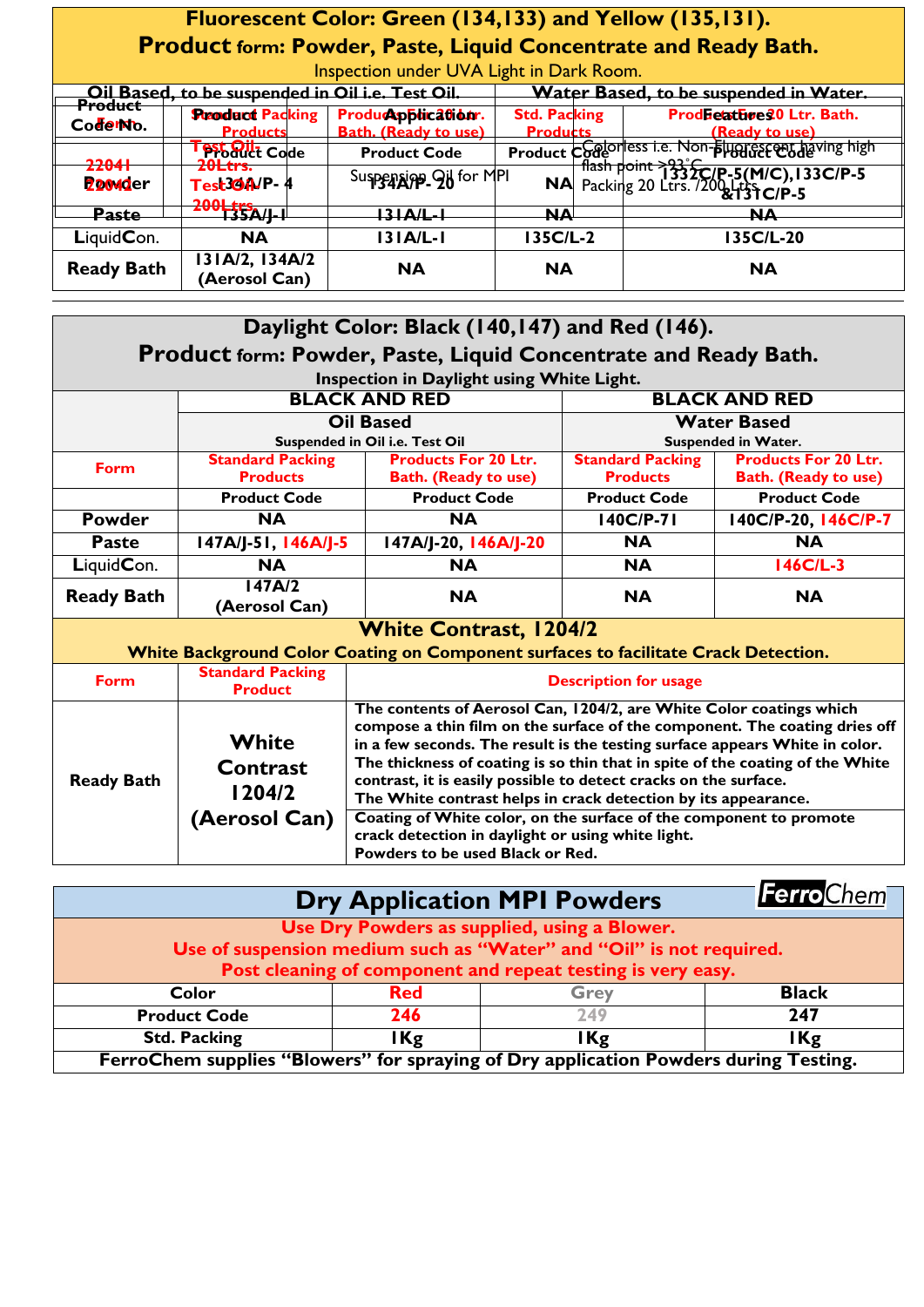|                                                       |                                                                 |                                                                                                                                   | Manufactured By :FerroChem, India                                                                                                                                          |  |  |
|-------------------------------------------------------|-----------------------------------------------------------------|-----------------------------------------------------------------------------------------------------------------------------------|----------------------------------------------------------------------------------------------------------------------------------------------------------------------------|--|--|
| 1207                                                  | <b>MFI</b><br>i.e. Magnetic<br><b>Field</b><br><b>Indicator</b> | Instrument to Determine presence<br>and direction of magnetic fieldin MPI.                                                        | Octagonal shaped, having 8 soft magnetic<br>triangular pieces joined together with a<br>Non-magnetic plate on top and a non-<br>magnetic handle.                           |  |  |
|                                                       | <b>RFI</b>                                                      | Instrument to Measure Residual,                                                                                                   | Manufactured By :FerroChem, India                                                                                                                                          |  |  |
| 1238                                                  | i.e. Residual<br><b>Field</b><br><b>Indicator</b>               | Magnetic Field on components in MPI,<br>after demagnetization.                                                                    | Residual Magnetic Field Range,-3 to+3<br>Gauss. Magnetic Field Range as per Standard<br><b>ASTM E-1444.</b>                                                                |  |  |
|                                                       |                                                                 | Light Source for inspection for                                                                                                   | Manufactured By :FerroChem, India                                                                                                                                          |  |  |
| 312510                                                | <b>UVA LED</b><br><b>Assembly</b>                               | Fluorescent Penetrant as well as MPI<br>Powders, does not require filter and<br>power pack.                                       | Light weight with ON/OFF switch<br>Intensity achieved immediately after<br>switching 'ON'.                                                                                 |  |  |
|                                                       |                                                                 | To establish a firm contact in MPI                                                                                                | Manufactured By :FerroChem, India                                                                                                                                          |  |  |
| 3111<br>3112                                          | <b>Copper Mesh</b><br><b>Pads</b>                               | Magnetization, between Component<br>and Current source. Square shaped.<br>3111 : Single Layer<br>3112 : Double Layer              | Copper Mesh pads, either Single Layer or<br>Double Layer with size as per user's<br>requirement.                                                                           |  |  |
| 1205                                                  | <b>AISI KETOS</b>                                               | Device for Evaluating System                                                                                                      | <b>General Engineering</b>                                                                                                                                                 |  |  |
|                                                       | <b>Tool Steel</b><br><b>Ring</b>                                | performance by verification in MPI.<br>(3) 1205 : For General Engineering                                                         | Copper Conductor provided with Keto's<br>Ring.                                                                                                                             |  |  |
| 1229<br>1234                                          | <b>Centrifuge</b><br><b>Tube</b>                                | Glass Tube for Measuring Settling<br>Volume of MPI Powders.<br>1229: For Non-Fluorescent Powder.<br>1234: For Fluorescent Powder. | Calibrated Glass Centrifuge Tube, 100ml<br>capacity, with stand or without stand.<br>1229 Settling Volume Reading up to 2.5 ml.<br>1234 Settling Volume Reading up to 1ml. |  |  |
|                                                       |                                                                 |                                                                                                                                   | <b>Supplied By: FerroChem, India</b>                                                                                                                                       |  |  |
| 363                                                   | <b>UVA LED</b><br><b>Torch</b>                                  | Light Source for inspection for<br>Fluorescent Penetrant as well as MPI<br>Powders.                                               | Intensity 10000µW/cm <sup>2</sup> at 15 inch distance.<br>Light weight, operates by rechargeable AAA<br>cells.<br>Stability of Intensity is approximate 2 hours.           |  |  |
| $3611 - 10 \mu$                                       | <b>Nickel</b>                                                   |                                                                                                                                   | Manufactured By:                                                                                                                                                           |  |  |
| $3612 - 20 \mu$<br>$3613 - 30 \mu$<br>$3614 - 50 \mu$ | <b>Chrome</b><br><b>Panel</b>                                   | Assessment of Penetrant Sensitivity.                                                                                              | Eishin Kagaku Co.Ltd. Japan                                                                                                                                                |  |  |
|                                                       | <b>Aluminum</b>                                                 | Assessment of Testing Ability of                                                                                                  | Manufactured By:                                                                                                                                                           |  |  |
| 362                                                   | <b>Comparator</b>                                               | Known Penetrant.                                                                                                                  | Eishin Kagaku Co.Ltd. Japan.                                                                                                                                               |  |  |
|                                                       | <b>Block</b>                                                    | Block has combination of both Fine<br>and Coarse cracks                                                                           | Assessment of Penetrant Sensitivity.                                                                                                                                       |  |  |
| <u>ACCESSORIES FOR MPI AND LPI TESTING</u>            |                                                                 |                                                                                                                                   |                                                                                                                                                                            |  |  |